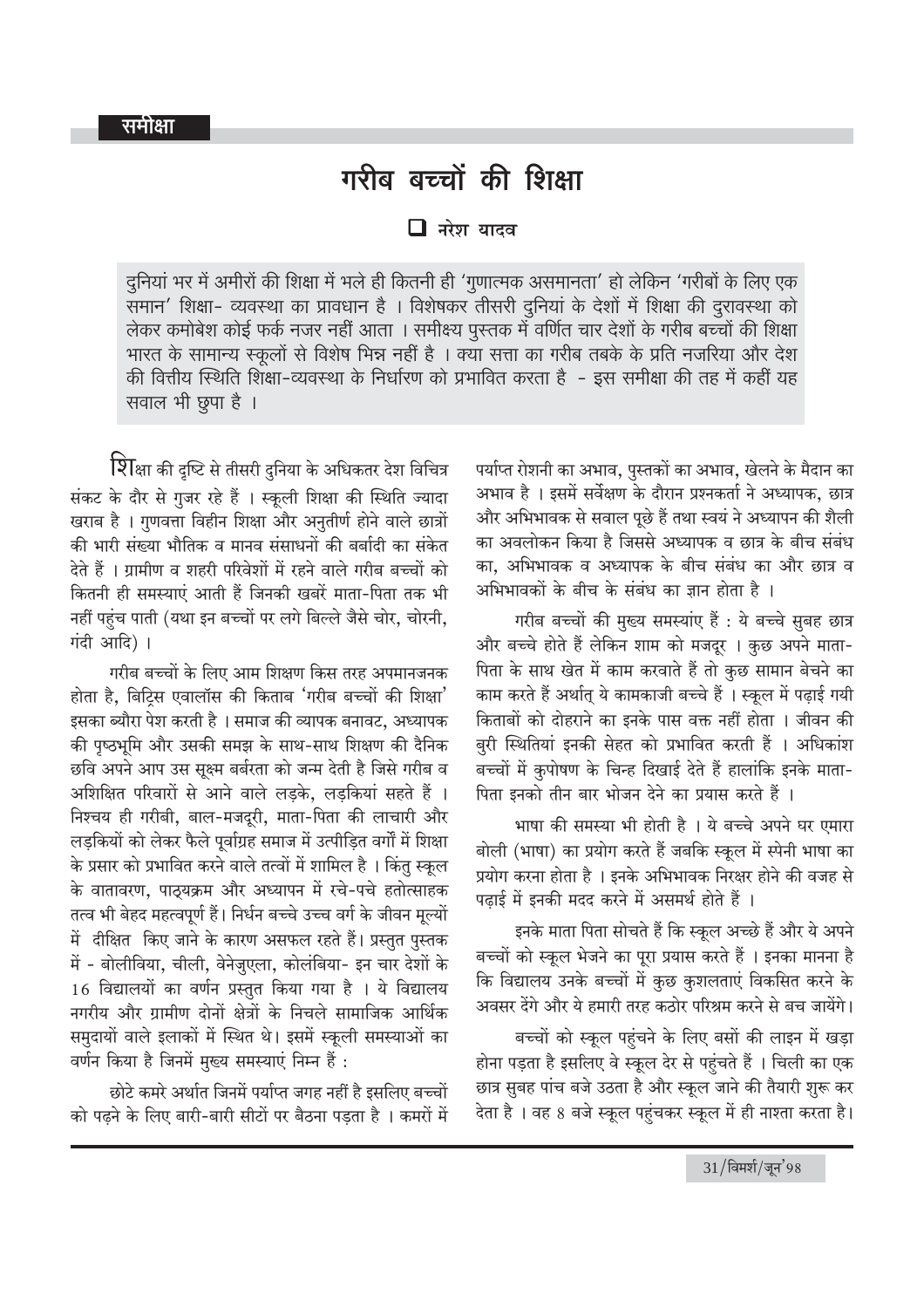छात्र का कहना है कि वह स्कूल पहुंचने तक थक जाता है । फिर भी बच्चों को आदेश होता है कि स्थिति से वे स्वयं निबटें और समय पर कक्षा में आएं ।

बाजार के दिन अनेक बच्चों को घर पर रोक लिया जाता है ताकि वे अपना सामान बेचने में माता-पिता की कुछ सहायता करें ।

अस्थिर (आप्रवासी) परिवारों के बच्चों में बैचेनी और आक्रामता के लक्षण नजर आते थे । वे स्कूल से छुटते ही शोर

मचाने लगते थे । शिक्षकों को ये बच्चे दब्बू और भोंदू भी लगते थे। ये बच्चे ऐसी अध्यापिकाओं को पसंद करते थे जो उन्हें प्यार करती थीं । जो उन्हें डांटती थी वे उन्हें खराब बताते थे । जिनके पारवारिक जीवन में स्थायित्व था. वे बच्चे स्फूर्ति वाले और रचनात्मक कार्य करने वाले थे । अर्थात पारिवारिक परिस्थितियां भी बच्चों को बहत अधिक प्रभावित करती हैं ।

में पुस्तक प्रस्तुत अध्यापक के स्वयं के अनुभव व छात्रों के साथ व्यवहार को बताया है । कुछ अध्यापकों को अध्यापन कार्य पसंद था लेकिन कुछ को नहीं था । अध्यापन कार्य चारों देशों में लगभग समान

था । सर्वप्रथम अध्यापिका बच्चों को चुप करवाती फिर हाजिरी लेती । उसके बाद पढ़ाना शुरू करती । अधिकांश अध्यापक उस सरकारी पाठ्य-विवरण से दुखी थे जिसका अनुसरण उन्हें करना पड़ता था । इसे वे हवाई, सड़ियल व अप्रासंगिक समझते थे ।

चीली में लडकियों की अपेक्षा लडकों से अलग किस्म का व्यवहार किया जाता था । जैसे लडकों से अध्यापिका सवाल पछती थी और लडकों को अधिक प्रतिभाशाली समझती थी । एक दूसरी कक्षा में लड़कों व लड़कियों को अलग श्रेणी में बांट रखा था । लड़कियां भी सवाल पूछने के लिए लड़कों को मध्यस्थ बनाती थीं ।

अभिभावकों का मानना था कि बच्चों को स्कूल जाना

चाहिये ताकि वो कुछ बन जायें और हमारे जैसे कठोर जीवन जीने से बच जाये ।

कुछ अभिभावकों ने स्कूल से बच्चे का नाम बीच में ही कटा लिया था । ये बच्चे गिनती भी नहीं सीख पाये । एक माँ का कहना था बच्चे समय समय पर पैसे मांगते रहते हैं ।

प्रस्तुत पुस्तक में सीखने में बच्चों की सफलता और असफलता की व्याख्या भी की गई है ।

विद्यालय में अनुत्तीर्ण होने वाले बच्चे किसी की जिम्मेदारी

नहीं होते. ऐसा एक अध्यापक को कहते सुना गया। असफलता की जिम्मेदारी न विद्यालय लेता न अध्यापक और न अभिभावक। अक्सर असफलता के लिए बच्चे या बच्ची को दोषी ठहराया जाता है या फिर उन सामाजिक समस्याओं को बतलाया जाता है जो धरती पर स्वर्ग के उतरने पर ही हल हो सकती हैं ।

लेकिन अनुसंधानकर्ताओं के अनुसार बच्चा अधिगम और व्यवहार के बारे में विद्यालय के तकाजे पूरे नहीं कर पाता है और अंतत: परीक्षा में असफल बताकर या एक ही कक्षा में पुन: पढने को विवश कर व्यवस्था उसे दंडित करती है । अध्यापकों का

मानना है कि शैक्षिक असफलता की जिम्मेदारी आम तौर पर बच्चे की पारिवारिक स्थिति से जुड़ी होती है । अशिक्षित परिवार अपने बच्चों की अधिगम संबंधी आवश्यकताओं से जुडा कोई कार्य नहीं करते । ऐसे परिवार सारी जिम्मेदारी विद्यालय पर डाल देते हैं । बच्चे के काम में मदद नहीं करते और विद्यालय की अपेक्षाओं को पूरा नहीं करते। ये परिवार टूटे हुए या गंभीर सामाजिक-आर्थिक समस्याओं से ग्रस्त होते हैं ऐसी स्थिति में बच्चे को अपनी चिन्ता स्वयं करनी पडती है ।

सेन्योरा रोजा एक अध्यापिका है। सेन्योरा के मन में पुरस्कार पाने वाले छात्रों के प्रति स्नेह नहीं था क्योंकि उनका मानना था कि उन्हें बुद्धि और स्मरणशक्ति की दृष्टि से बेहतर शुरुआत का लाभ

**Bound 3 at black** गरीब बच्चों गरीब बच्चों शिक्षा की शिक्षा बिट्रिश एवॉलास अनुवादक : नरेश नदीम

शिक्षा की दृष्टि से पिछड़े और आर्थिक दृष्टि से अभावग्रस्त तीसरी दुनिया के देशों के अध्यापकों, प्रशिक्षकों, प्रशासकों और अभिभावकों के लिए यह पुस्तक बहुत उपयोगी साबित होगी। इसको पढने के बाद उनको अपने आचार-व्यवहार के विषय में आलोचनात्मक विचार करने और यह जानने में मदद देगी कि छात्रों के मानसिक विकास के लिए इसमें किस प्रकार के सुधार की जरूरत है । मूल्य: रुपये 200/-

ग्रन्थ शिल्पी प्रकाशन, नयी दिल्ली

 $32/$ विमर्श/जून '98